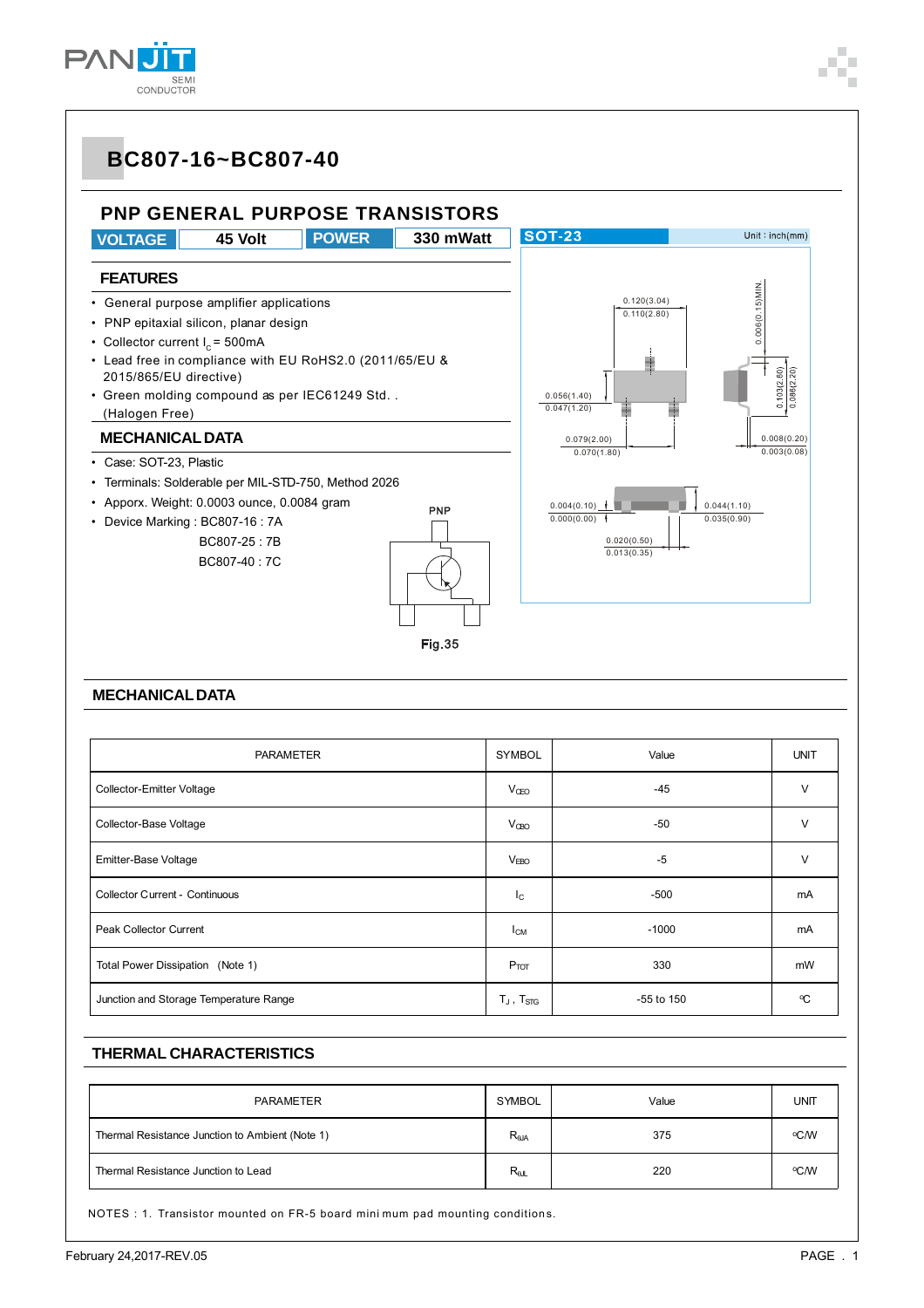

#### ELECTRICAL CHARACTERISTICS(TJ=25°C, unless otherwise notes)

| <b>PARAMETER</b>                                                               |                                              | <b>SYMBOL</b>       | MIN.                     | TYP.                     | MAX.                     | <b>UNIT</b> |
|--------------------------------------------------------------------------------|----------------------------------------------|---------------------|--------------------------|--------------------------|--------------------------|-------------|
| Collector-Emitter Breakdown Voltage (I <sub>C</sub> =-10mA, I <sub>B</sub> =0) |                                              | $V_{\text{BR}}$ CEO | $-45$                    |                          |                          | V           |
| Collector-Base Breakdown Voltage (V <sub>FB</sub> =0V, I <sub>C</sub> =-10µA)  |                                              | $V_{\text{BR}}$ CBO | $-50$                    | ٠                        | $\overline{\phantom{a}}$ | V           |
| Emitter-Base Breakdown Voltage (I <sub>E</sub> =-1µA,Ic=0)                     |                                              | $V_{IBR}EBO$        | $-5.0$                   | $\overline{a}$           |                          | V           |
| Emitter-Base Cutoff Current ( $V_{FB}$ =-5V)                                   |                                              | <b>FRO</b>          |                          |                          | $-100$                   | nA          |
| Collector-Base Cutoff Current ( $V_{CB}$ =-20V, $E = 0$ )                      | $T_1 = 25^{\circ}C$<br>$T_1 = 150^{\circ}$ C | I <sub>CBO</sub>    |                          |                          | $-100$<br>$-5.0$         | nA<br>μA    |
| DC Current Gain<br>$(k = -100mA, VCF = -1V)$                                   | BC807-16<br>BC807-25<br>BC807-40             | $h_{FF}$            | 100<br>160<br>250        |                          | 250<br>400<br>600        |             |
| $(k = -500mA, VCF = -1V)$                                                      |                                              |                     | 40                       |                          | $\overline{\phantom{a}}$ |             |
| Collector-Emitter Saturation Voltage (Ic=-500mA, I <sub>B</sub> =-50mA)        |                                              | $V_{CE(SAT)}$       | $\overline{\phantom{a}}$ | ٠                        | $-0.7$                   | V           |
| Base-Emitte Voltage ( $lc = 500mA, VCF = -1.0V$ )                              |                                              | $V_{BE(ON)}$        |                          | ٠                        | $-1.2$                   | V           |
| Collector-Base Capacitance ( $V_{CB}$ =-10v, $I_F$ =0, f=1MHz)                 |                                              | C <sub>CBO</sub>    |                          | 7.0                      |                          | pF          |
| Current Gain-Bandwidth Product (Ic=-10mA, V <sub>CE</sub> =-5V, f=100MHz)      |                                              | $f_T$               | 100                      | $\overline{\phantom{a}}$ | $\overline{\phantom{a}}$ | <b>MHz</b>  |

#### **ELECTRICAL CHARACTERISTICS**

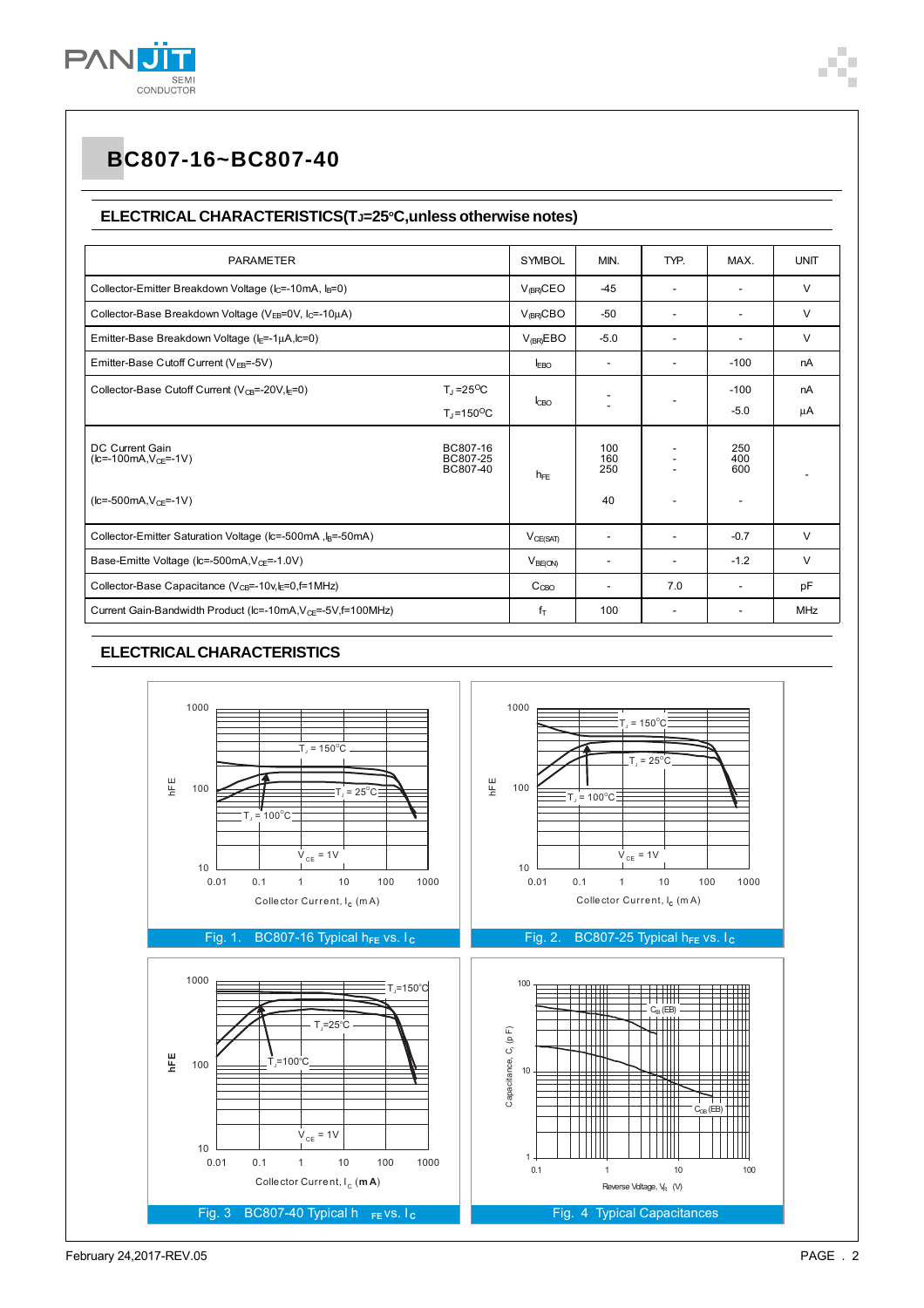

#### **MOUNTING PAD LAYOUT**



#### **ORDER INFORMATION**

- Packing information
	- T/R 12K per 13" plastic Reel
	- T/R 3K per 7" plastic Reel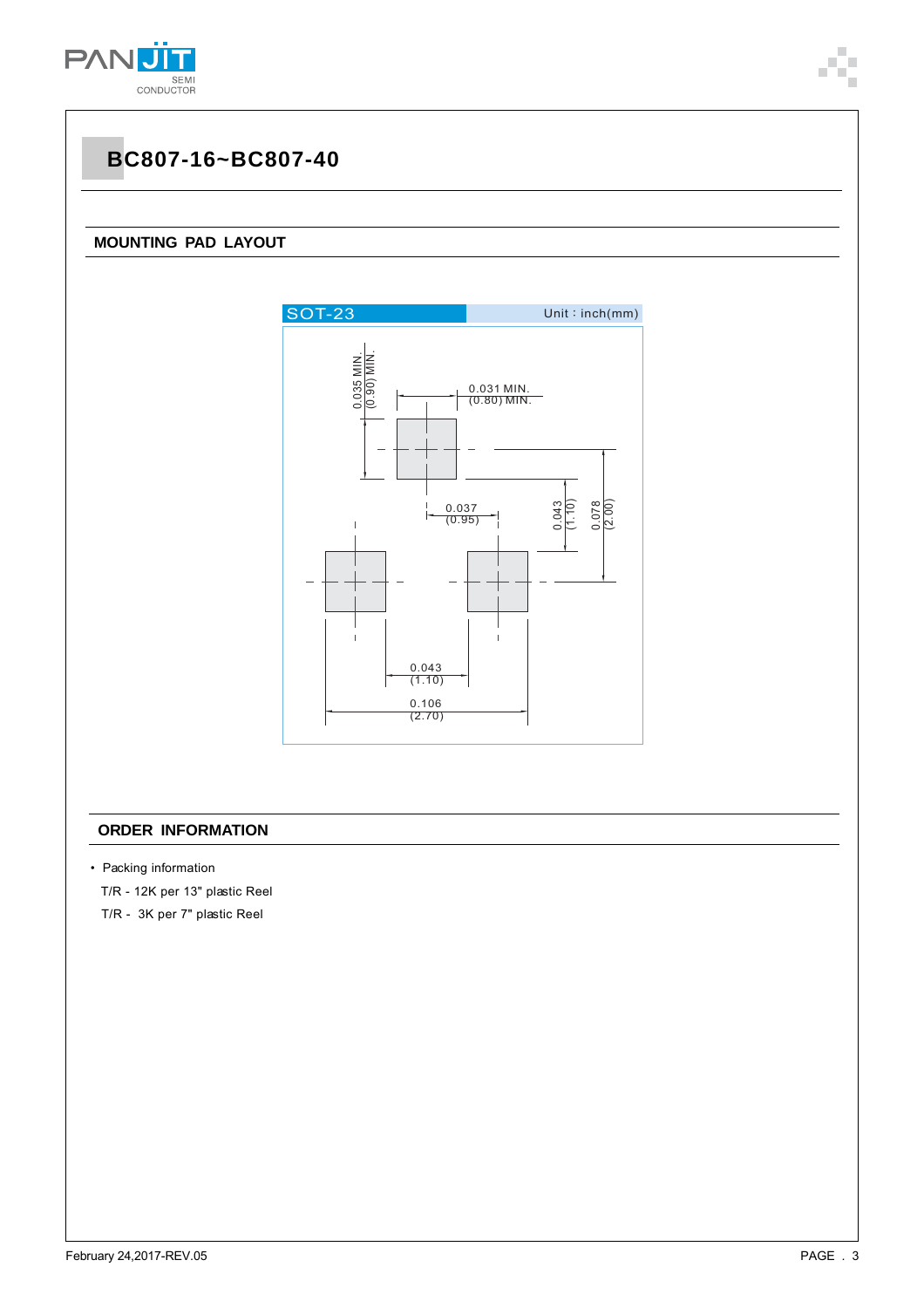

### **Part No\_packing code\_Version**

BC807-16\_R1\_00001 BC807-16\_R2\_00001

### **For example :**

**RB500V-40\_R2\_00001**

**Part No.**

—<br>—● Serial number

**Version code means HF**

- **Packing size code means 13"**
- **Packing type means T/R** ∽

| <b>Packing Code XX</b>                         |                      |                                            |   | <b>Version Code XXXXX</b>                            |   |                                       |
|------------------------------------------------|----------------------|--------------------------------------------|---|------------------------------------------------------|---|---------------------------------------|
| <b>Packing type</b>                            | 1 <sup>st</sup> Code | <b>Packing size code</b>                   |   | 2 <sup>nd</sup> Code HF or RoHS 1 <sup>st</sup> Code |   | 2 <sup>nd</sup> ~5 <sup>th</sup> Code |
| <b>Tape and Ammunition Box</b><br>(T/B)        | A                    | N/A                                        | 0 | <b>HF</b>                                            | 0 | serial number                         |
| <b>Tape and Reel</b><br>(T/R)                  | R                    | 7"                                         |   | <b>RoHS</b>                                          | 1 | serial number                         |
| <b>Bulk Packing</b><br>(B/P)                   | В                    | 13"                                        | 2 |                                                      |   |                                       |
| <b>Tube Packing</b><br>(T/P)                   |                      | 26mm                                       | X |                                                      |   |                                       |
| <b>Tape and Reel (Right Oriented)</b><br>(TRR) | S                    | 52 <sub>mm</sub>                           | Υ |                                                      |   |                                       |
| <b>Tape and Reel (Left Oriented)</b><br>(TRL)  |                      | <b>PANASERT T/B CATHODE UP</b><br>(PBCU)   | U |                                                      |   |                                       |
| <b>FORMING</b>                                 | F                    | <b>PANASERT T/B CATHODE DOWN</b><br>(PBCD) | Ð |                                                      |   |                                       |